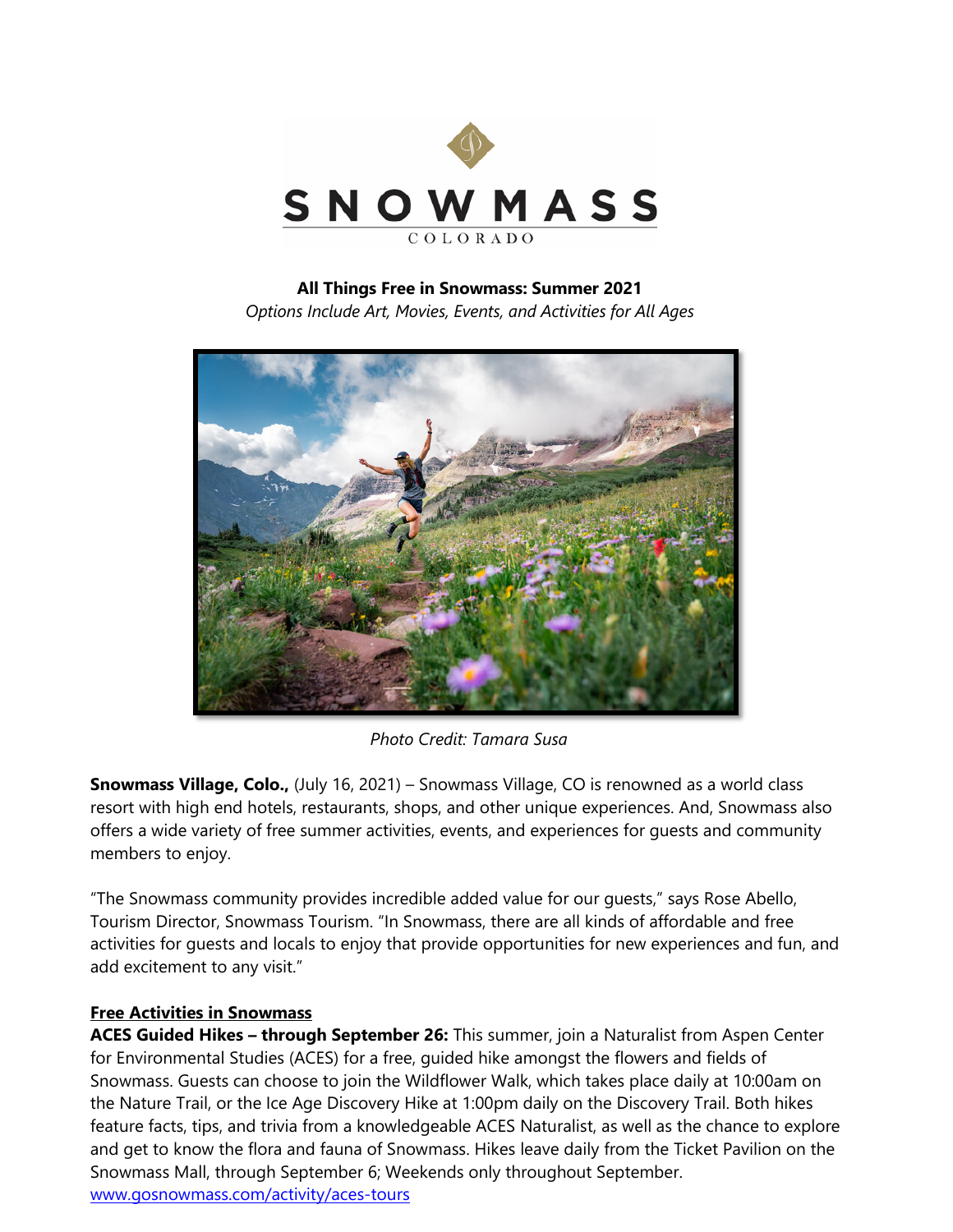**Anderson Ranch Arts Center:** Founded in 1966, Anderson Ranch Arts Center is a premier destination for art making and critical dialog in the contemporary art world, bringing together aspiring and internationally renowned artists to discuss and further their work in a stimulating environment. With a campus that is free and open to the public and an extensive array of in-person and online offerings, Anderson Ranch is a hub of creative energy and activity for adults and children alike, with a host of virtual and interactive art workshops, lectures by today's most influential artists and curators, weekend classes, children's art workshops and more. Don't miss "Still Sculpturally [Distanced"](https://www.andersonranch.org/our-campus/sculpture-exhibition/), a free outdoor self-quided exhibit. [www.andersonranch.org](http://www.andersonranch.org/)

**Snowmass Art Walk:** The free Snowmass Art Walk features Village-wide outdoor art installations including murals and sculptures that complement the beauty of Snowmass. The Snowmass Art Walk showcases the work of six local Roaring Fork Valley artists with walkable installations spread out between the Snowmass Mall, Snowmass Base Village, the Brush Creek Trail, and Anderson Ranch Arts Center. For the full map of these permanent installations, download the Eventzee app or visit [www.gosnowmass.com/activity/snowmass-art-walk.](http://www.gosnowmass.com/activity/snowmass-art-walk)

**Aspen Snowmass / Roaring Fork IMBA Gold-Level Ride Center:** Snowmass, along with the rest of the Roaring Fork Valley is the first IMBA Gold-Level Ride Center™ in Colorado, as designated by the International Mountain Biking Association. The IMBA Gold-Level designation, the top award for mountain biking destinations, offers mountain bike enthusiasts more than 300 miles of high quality singletrack from Aspen and Snowmass to Basalt, Carbondale, and Glenwood Springs. Guests riding in Snowmass and the Roaring Fork Valley can take their pick of adventure, from lift-served gravity trails in the Snowmass Bike Park and expert-only long rides, to family-friendly trails and backcountry adventures. The Aspen Snowmass / Roaring Fork IMBA Gold-Level Ride Center is the first Gold-Level Ride Center in Colorado, only the fifth in United States, and among seven in the world. Rides vary for all age and skill levels. [www.bikesnowmass.com](http://www.bikesnowmass.com/)

**Hiking:** Snowmass has 90+ miles of hiking trails, and 2.8 million acres of adjacent wilderness to be explored, providing accessible and scenic hiking for all abilities. Visit [www.hikesnowmass.com](http://www.hikesnowmass.com/) to plan a curated hike for any ability.

**Snowmass Ice Age Discovery:** In 2010, a construction crew unearthed a single tusk of a young female mammoth while digging at Ziegler Reservoir. The Denver Museum of Nature and Science took over the site and went on to find 6,000 bones of 10 mammals and over 30,000 small bones from small vertebrate animals– 42 species in all. Mammoths, mastodons, camels, horses, sloths, and other species, as well as insects, and plant life were found. The Snowmass paleontological site is the richest Ice Age ecosystem found at high altitude. Guests hiking on Snowmass Ski Area can learn more about the discovery at the interpretive Ice Age Discovery signs, located off ski runs Scooper and Dawdler, or by visiting the information center at Town Park Station. [www.gosnowmass.com](http://www.gosnowmass.com/)

**Snowmass Mountain Mission:** The Snowmass Mountain Mission is an app based, village-wide scavenger hunt designed to challenge creativity, test Snowmass knowledge, and enhance selfie skills. Download the free Eventzee app from the App Store, enter an email, username and password, and the event code: Snowmass. Hit different point thresholds to win fun Snowmass prizes. [www.gosnowmass.com/snowmass-mountain-mission/](http://www.gosnowmass.com/snowmass-mountain-mission/)

**The Collective Snowmass:** The Collective Snowmass, the hub for community activity in Snowmass Base Village, features a robust summer lineup of free and nearly free weekly programming. Free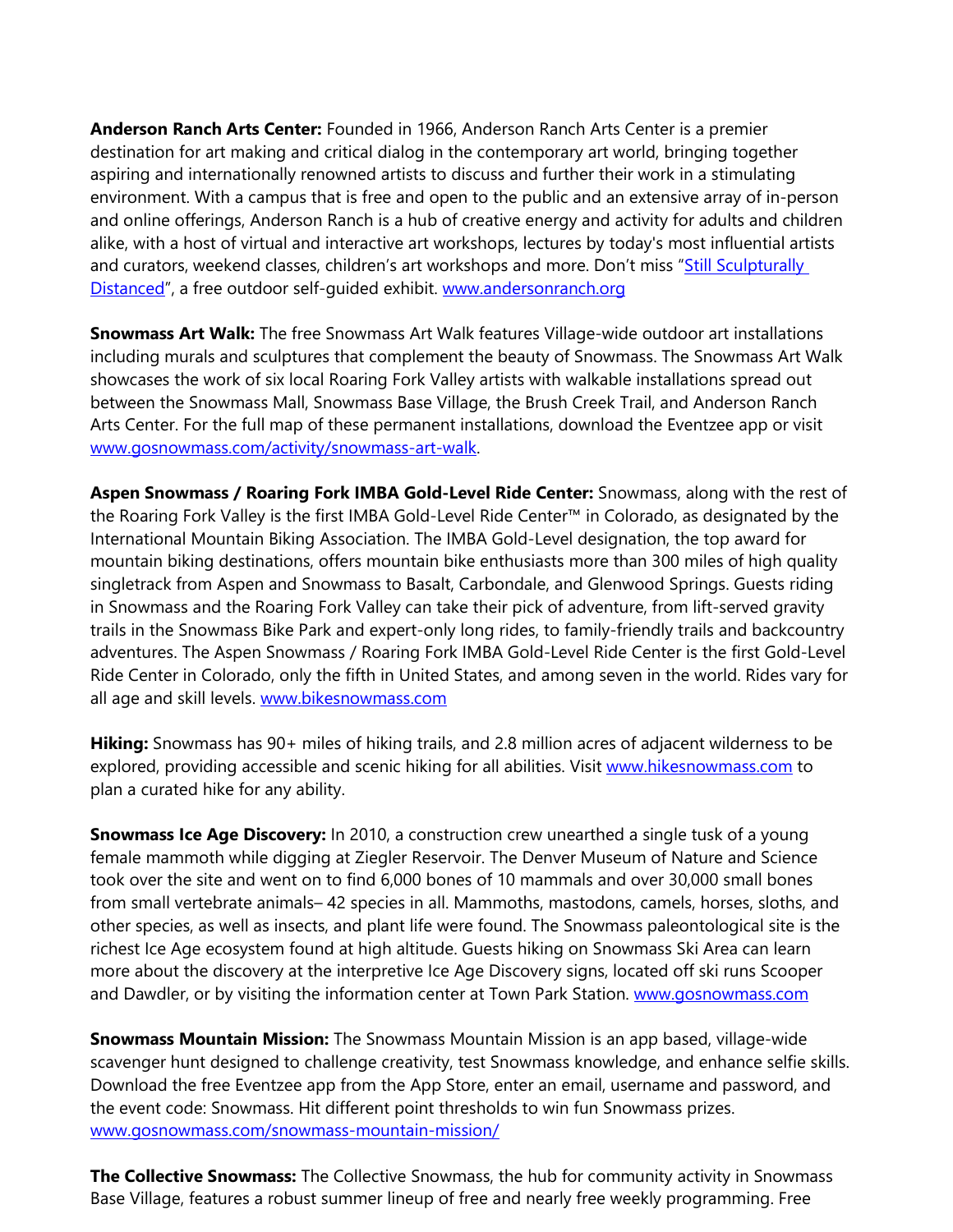programming includes chess club, live music, bingo night, the Snowmass Live Comedy Series featuring national, regional, and local comedians on Wednesdays, the Artisan Market on Fridays (through August 27), and Movies Under the Stars on Saturdays (July 24-August 28). This summer visit the new Selfie Den, also free, located adjacent to the Game Lounge. [www.TheCollectiveSnowmass.com](http://www.thecollectivesnowmass.com/) 

**The Rink:** The Rink, located in the core of Snowmass Base Village, transforms into a summer activity lawn, complete with free family fun games and pop-up kids' fountain flowing into small pools. [www.thecollectivesnowmass.com](https://linkprotect.cudasvc.com/url?a=http%3a%2f%2fwww.thecollectivesnowmass.com&c=E,1,7yv27eVG5vplDheUsqLX3Y5TUURHBRDcPePKmKB0V7egnWEHT0OMoF4aj7i5Hs6O0zhOmYK0fqcU2gqedLk3WPaTWqzRh5foC--vnbhv&typo=1)

**Transportation**: The Roaring Fork Transit Authority (RFTA) provides extensive free bus service from Snowmass to Aspen and various points throughout the valley (for a nominal fee). Snowmass also has a free local shuttle service (Snowmass Village Shuttles) to all major activity areas in Snowmass Village. Shuttles depart every 10 minutes from the shuttle terminal located just below the Snowmass Mall on Daly Lane. Most lodging properties in Snowmass offer free shuttle service to and from the airport and around Snowmass Village. [www.gosnowmass.com/about-us/maps-travel/transportation/](http://www.gosnowmass.com/about-us/maps-travel/transportation/)

**V.I.K. (Very Important Kids):** In Snowmass, every child is a Very Important Kid. In honor of these younger guests, Snowmass developed V.I.K. Snowmass, a hub for activities, events, and information to help ensure that the next generation has nothing but fun. Visit *VIKSnowmass.com* for more information.

## **Free On-going Snowmass Events**

**Farm to Table Tuesdays – through August 10:** Enjoy beautiful summer nights on Snowmass Ski Area during Farm to Table Tuesdays. The Elk Camp Restaurant is open from 5:00pm-7:30pm, featuring live music on the deck, food specials, and outdoor family activities. Gondola ride is free; Farm to Table dinner is à la carte. For more information, visit [www.aspensnowmass.com/plan-your](https://www.aspensnowmass.com/plan-your-stay/the-summer-experience/farm-to-table-tuesdays)[stay/the-summer-experience/farm-to-table-tuesdays.](https://www.aspensnowmass.com/plan-your-stay/the-summer-experience/farm-to-table-tuesdays)

**Snowmass Free Concert Series – through August 26:** A local's favorite, long standing summer tradition, the Snowmass Free Concert Series returns to Fanny Hill every Thursday evening at 6:30pm, through August 26. The free, weekly outdoor series features a spectrum of sounds including soul, pop, funk, rock & roll, country, bluegrass, and folk. Attendance is expected to be high this summer and parking is limited. Please utilize the free parking at Town Park, carpool, or take RFTA or Snowmass Village Transit. Remember to never drink and drive. [www.gosnowmass.com/events](http://www.gosnowmass.com/events) 

**Fridays on the Mall – through August 27:** Kick off the weekend on the Snowmass Mall from 5:00pm-8:00pm with music on the Tower Stage and on the slopes by Venga Venga, extended business hours at shops and retailers, local artisans, food & drink specials, kids entertainment, and more. Enjoy free s'mores from the iconic Snowmass S'mores cart. [www.gosnowmass.com/](http://www.gosnowmass.com/)events

**Snowmass Artisan Market – through August 27:** Snowmass Base Village hosts its Artisan and Farmers' Market on Friday nights this summer from 4:00pm-7:00pm. The market showcases a variety of locally owned businesses selling specialty food items, beverages, clothing, handcrafted goods including art, jewelry and accessories and Colorado-sourced vegetables. Be sure to head up to Fridays on the Mall for additional Friday fun. [www.TheCollectiveSnowmass.com](http://www.thecollectivesnowmass.com/)

**Movies Under the Stars – July 24-August 28:** Returning for the third summer, Movies Under the